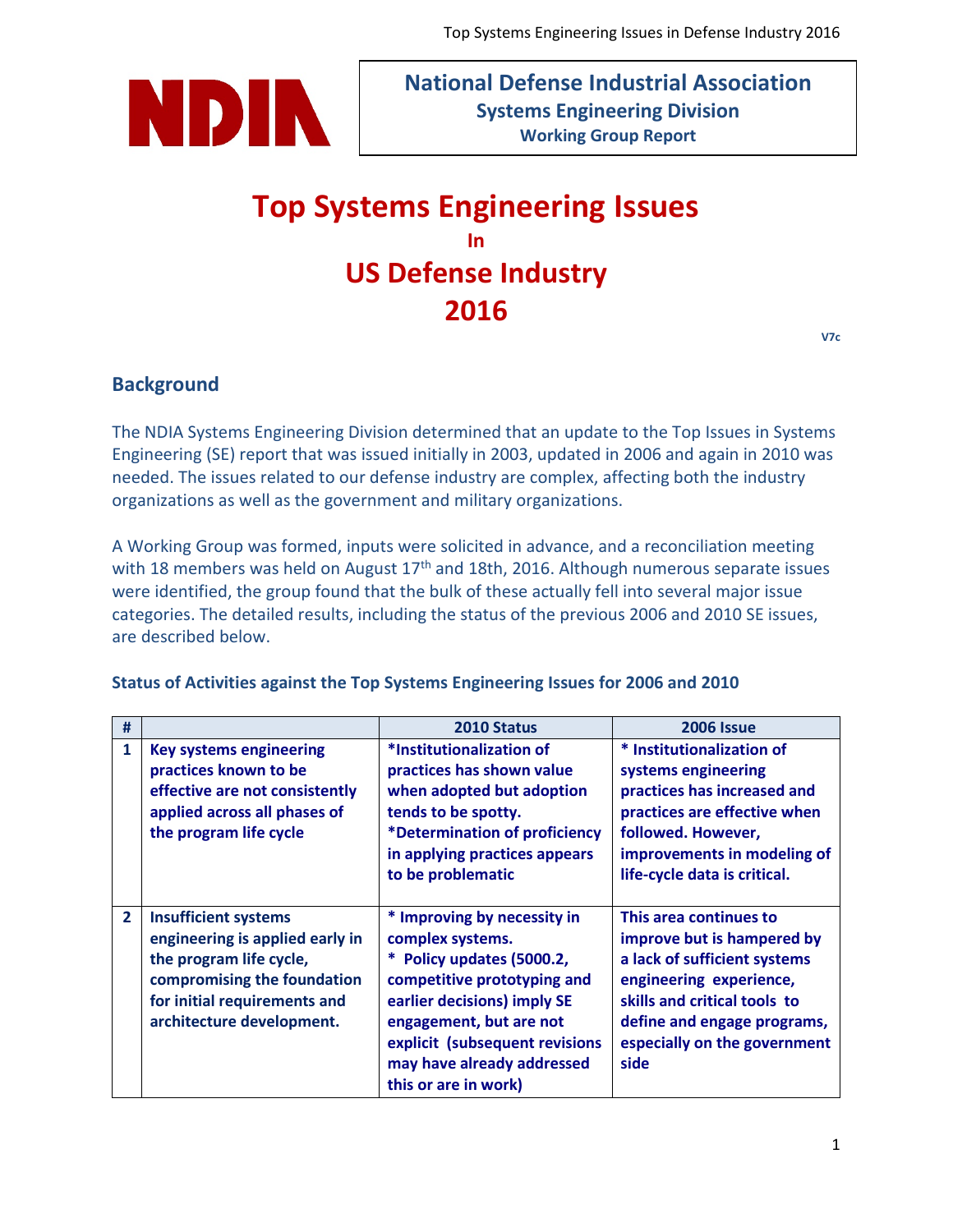| $\overline{\mathbf{3}}$ | <b>Requirements are not always</b><br>well-managed, including the<br>effective translation from<br>capability statements into<br>executable requirements to<br>achieve successful acquisition<br>programs. | * WSARA requirements for<br>development planning are<br>believed to be an<br>improvement.<br>* Variability in approaches to<br>requirements definition,<br>validation and consolidation<br>continue                                                                                                  | * Tool solutions for<br>requirements decomposition<br>and tracking exist within the<br>marketplace, but adoption is<br>only limited due to business<br>leader's low perceived value<br>of implementation.<br>* Tempo of threat<br>emergence continues to<br>increase thus creating an<br>environment of continuously<br>evolving requirements and<br>associated architectures for<br>many systems.               |
|-------------------------|------------------------------------------------------------------------------------------------------------------------------------------------------------------------------------------------------------|------------------------------------------------------------------------------------------------------------------------------------------------------------------------------------------------------------------------------------------------------------------------------------------------------|------------------------------------------------------------------------------------------------------------------------------------------------------------------------------------------------------------------------------------------------------------------------------------------------------------------------------------------------------------------------------------------------------------------|
| 4                       | The quantity and quality of<br>systems engineering expertise<br>is insufficient to meet the<br>demands of the government<br>and the defense industry.                                                      | * Resource issues persist, in<br>government and industry.<br>* Shortages: leadership,<br>domain, architects, systems<br>engineers.<br>* Initiatives: acquisition<br>workforce, STEM, cross-<br>training.<br>* Value of having experience<br>to enhance educated<br>workforce is better<br>understood | * This remains a serious<br>hindrance to achieving<br>success as noted in item 2<br>above. One factor is that the<br>Defense industry is seen as a<br>less desirable career path for<br>college graduates. Another<br>factor is the loss of industry<br>experience from a retiring<br>workforce.<br>* Ability to determine<br>systems engineering<br>proficiency has improved but<br>still needs increased focus |
| 5                       | <b>Collaborative environments,</b><br>including SE tools, are<br>inadequate to effectively<br>execute SE at the joint<br>capability, system of systems<br>(SoS), and system levels.                        | * State of the practice<br>techniques not widely<br>utilized. * Multiple tools are<br>available but little guidance<br>on preferences exists.<br><b>Emphasis on SoS seems to</b><br>have diminished                                                                                                  | * New tools are still slow in<br>adoption due to cost<br>(training, licenses) and<br>interoperability issues.<br>* Major shortfall still exists in<br>effective Life Cycle Cost<br>models<br>* SoS and complex systems<br>focus has improved, driven<br>partly by CyberSecurity<br>aspects.<br>* An open-source tool usable<br>in a government-industry<br>collaborative environment is<br>an essential element. |

# **Identification of the Top Systems Engineering Issues for 2016**

The workshop participants reviewed the top Systems Engineering Issues from the previous two versions (2006 and 2010) and identified additional issues during the workshop. The issues were discussed, reviewed and prioritized into the top issues by voting and consensus. For each of the top issues, additional details and explanations were developed, and recommendations were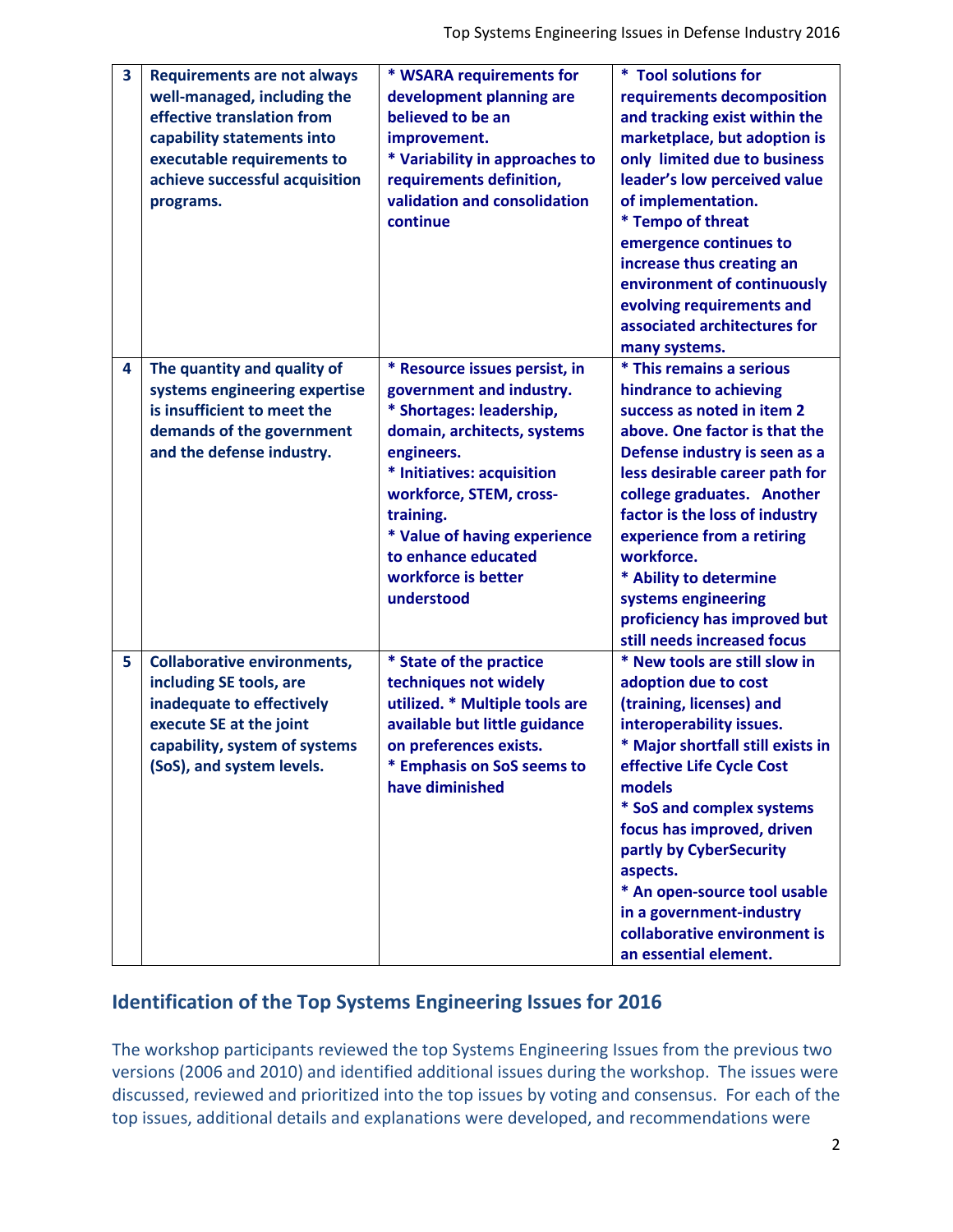gathered to address their correction or to drive improvement. Special attention was given to making the recommendations actionable and specific. Several issues from 2006 and 2010 remain almost unchanged from the previous lists but the recommended actions herein are believed to be more focused and actionable.

The top Systems Engineering issues as of 2016 were deemed to be the following. Please note that the issues are listed in a priority order based on our judgment of their importance.

- Professional Development/Human Capital The large number of existing and new and upgrade programs within the defense system requires substantial numbers of experienced systems engineers for both the government side as well as industry side.
- Cyber Resilient and Secure Systems
- Architecting for cyber resiliency and the system security specialties working together provide a security perspective and focus throughout the SE "V". Program Protection is the integrating process for mitigating and managing risks to advanced technology and mission-critical system functionality from foreign collection, design vulnerability or supply chain exploit/insertion, battlefield loss, and unauthorized or inadvertent disclosure throughout the acquisition lifecycle.
- Systems Engineering for Rapid and Flexible Acquisition The tempo and varying threat from adversaries remains unabated, which requires a flexible and rapid acquisition process to allow our warfighters to effectively meet and counteract the threats.
- Systems Engineering for Resilient Systems Resilient systems are a relatively new thrust within the DoD and will require unique systems engineering knowledge and experience, including but not limited to cyber security aspects, as well as fundamental, cultural changes to organizational structures and management approaches to facilitate the technology advances
- Mission Engineering and Mission Assurance Focus within Systems Engineering. The systems engineering organizations within government and industry need to add focus on mission engineering/mission capability, especially considering the cost and complexity of today's weapon systems and associated pace of change in technological capabilities
- Early Systems Engineering Engagement

It is well established that competent early systems engineering effort on programs is essential to program success, in order to assure that a thorough needs analysis and requirements development process is followed prior to actual design activity, and this is even more critical in today's complex systems and systems-of-systems. This is especially true in the Development Planning process.

# **Top SE Issues and Discussion Points**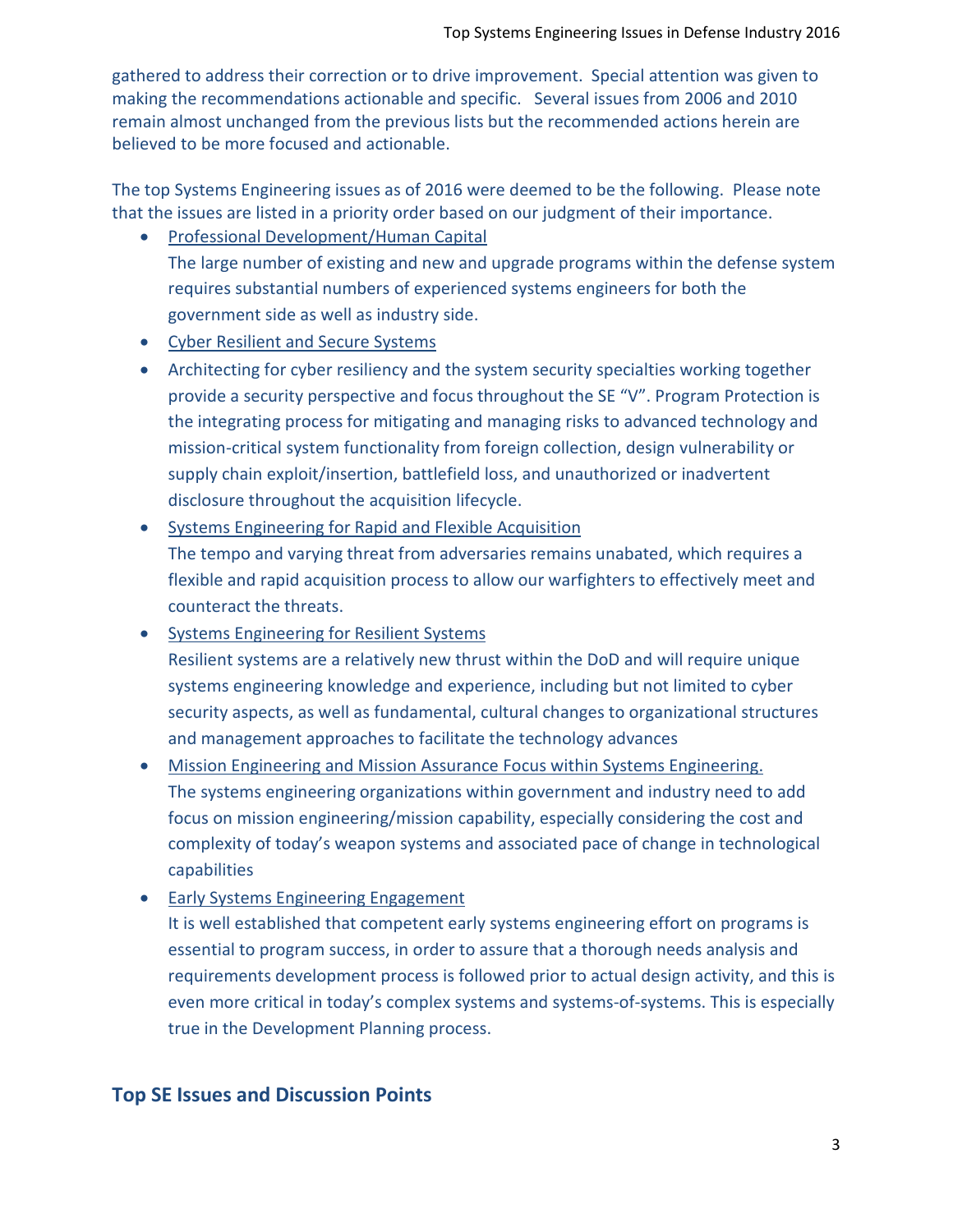# **Issue 1: Human Capital/Professional Development**

**We have inadequate systems engineering capital available to the defense complex to adequately meet the demands of both government and industry**

The following main points, many of which carry over from 2010, provide amplification of this issue:

- Experienced, trained systems engineering personnel are in short supply, in both industry and government. This situation is exacerbated in government by the migration of systems engineers in mid-career due to inequities in compensation and incentives vs. industry.
- The defense complex (industry and government) is no longer an "employer of choice."
- Millennials are generally not enamored with defense as a whole as they typically consider it "boring".
- There is inadequate recognition within government program management offices of the value of systems engineering which we believe is caused by a continuing gap in the understanding of systems engineering functions and benefits.
- The difference between performed systems engineering work between government and industry systems engineers may be a factor in that the industry side is more "hands on" which is highly preferred and similar to colligate training.
- There is a recognized definition of systems engineering processes but a mature definition of systems engineering competencies and competency assurance are lacking.
- Recent decades have seen the government transition execution work to industry, an expansion of industry's value chains, and increased focus on Systems Engineering. These trends present a challenge to the development of Systems Engineering human capital, a significant factor for Systems Engineering success is a deep expertise in multiple engineering disciplines that has been developed through hands-on engineering execution over years of experience.

#### **Issue 1 Recommendation:**

**NDIA Systems Engineering Division to convene a joint government/industry short-term study, to develop workable approaches to begin fostering additional interest in systems engineering as an important discipline and provide motivation to join the defense/industrial complex.**

- The use of mentoring should be strongly encouraged and used to support the next generation of systems engineers. Consider use of the term "Apprentice" in some circumstances.
- Engage with NDIA and others to develop a workable "branding" strategy for systems engineering that would clearly depict systems engineering as an essential, overarching "umbrella" aspect of engineering that is critical to program/project success.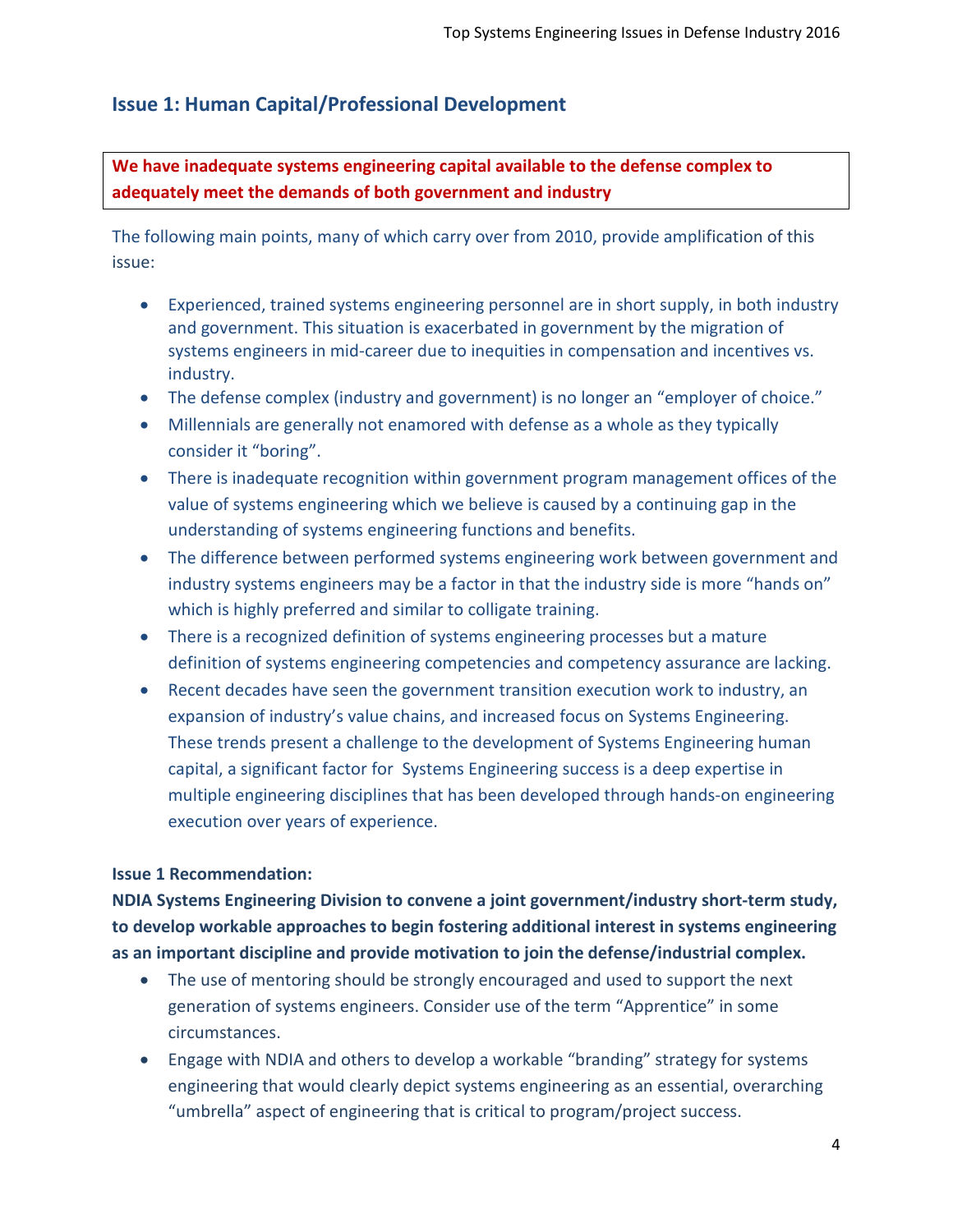- Encourage more universities and colleges to develop an advanced degree systems engineering curricula, possibly in cooperation with the Defense Acquisition University, using actual practitioners to not only develop the curricula but also assist in teaching same.
- Work with such groups as the NDIA SED Education and Training Committee, INCOSE, and the Systems Engineering Research Center (SERC)to investigate and recommend specific methods and techniques to accelerate the training and development of Systems Engineers to include purposeful OJT rotation programs to complement course work.

# **Issue 2: Cyber Resilient and Secure Systems**

**System survivability in a cyber contested operational mission environment is critical. We need to elevate the system security risk to the program risk register to ensure a security focus. We need well defined methods, processes, standards, metrics and measures, along with skilled professionals to integrate system security into our product development lifecycle.**

Due to the evolving and persistent cyber system security threat that impacts our interconnected systems, focused attention is required. The following main points also include tenants of engineered resilient systems and mission assurance:

- System Security risks must be added to the program risk register to ensure that security doesn't get traded away to system technical capabilities and cost reduction efforts.
- Well defined metrics and measures are needed to conduct trades: cost, risk, and performance.
- Operational CONOPS and SoS along with System critical mission threads are essential to initiate and focus the system mission functional criticality analysis.
- Integration of the security specialties into the system security architecture view needs to be defined and methods developed.
- NIST SP 800-160 establishes a foundation for System Security Engineering best practices. We need to develop education and awareness training to include a range of proficiencies for different security specialties with experience in mission system platforms and embedded systems, along with a range of acquisition professionals.

#### **Issue 2 Recommendation:**

**NDIA System Security Engineering Committee with support from the NDIA Systems Engineering Division to convene a joint government/industry activity such as a workshop or summit, to dialog the relevant issues.**

• A Summit is recommended to bring Government, Industry, and FFRDC working groups together to share developments, strengths, gaps, opportunities, and recommendations.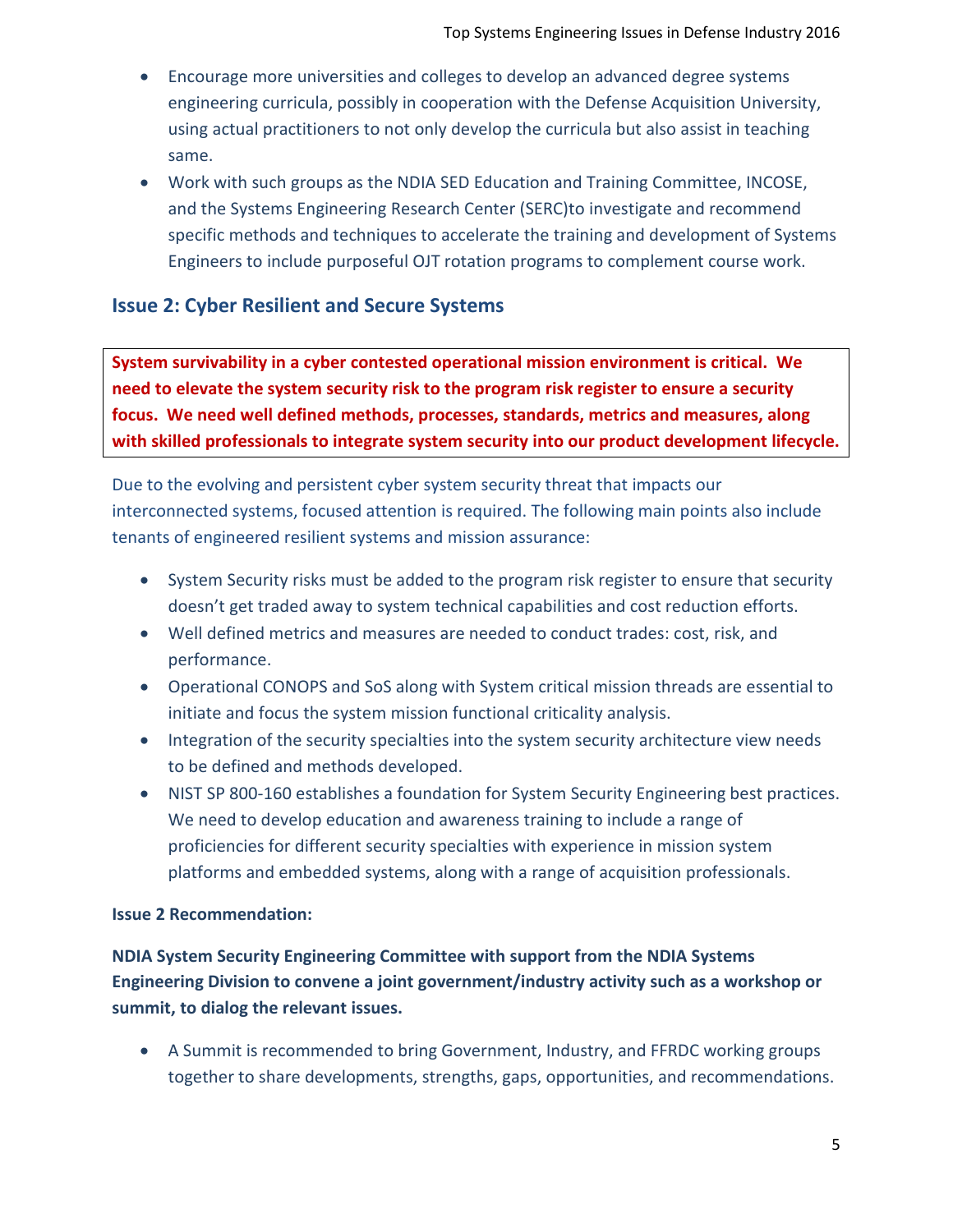The NDIA System Security Engineering Committee hosted a 3 day NDIA Program Protection Summit in May 2014 and is preparing for a Spring 2017 follow-up.

- The new System Survivability KPP values are intended to define objective values for a capability solution and derived from operational requirements of the system. Connecting the SS KPP, Cyber Resiliency metrics, and System Security Specialty Risk Mitigations offers a compelling means to conduct risk, performance, cost trades and compare one solution to another.
- Verification and validation criteria need to be identified and methodologies established to achieve same.
- Cyber Resilient and Secure System requirements SOW & RFP along with Sections L&M evaluation criteria guidance needs to be matured with metrics and measures to ensure a holistic approach for managing system security risks.

# **Issue 3: Systems Engineering for Rapid and Flexible Acquisition.**

**Increasingly urgent demands of the warfighter require effective capabilities be fielded more rapidly than the conventional acquisition processes and development methodologies allow.**

The following main points, many of which carry over from 2010, provide amplification of this issue:

- The warfighter needs rapid deployment of systems to meet the ever-changing threats and requirements of current military actions, since the threat is adapting and evolving more quickly that the acquisition cycle can accommodate.
- The ultimate objective is to do as good a job in meeting requirements as quickly as possible..
- The incorporation of an "optional" Milestone A does not appear to have significantly improved development speed.
- Measurement of the impact of Agile methodology has been difficult, and some users have assessed no demonstrable improvement in acquisition cycle times. However, agile techniques have proved useful in certain applications, warranting further investigations and success story capture via venues such as the SERC.
- In a rapid response environment, a strong SE capability along with appropriate Subject Matter Experts is crucial to set up and make effective trades on technical approaches and processes according to the urgency of the need and characteristics of the effort. This will facilitate an explicit determination and assessment of the consequences (e.g., impact to technical, sustainment, production, interoperability) and the level of risk acceptable to support a decision to field the capability.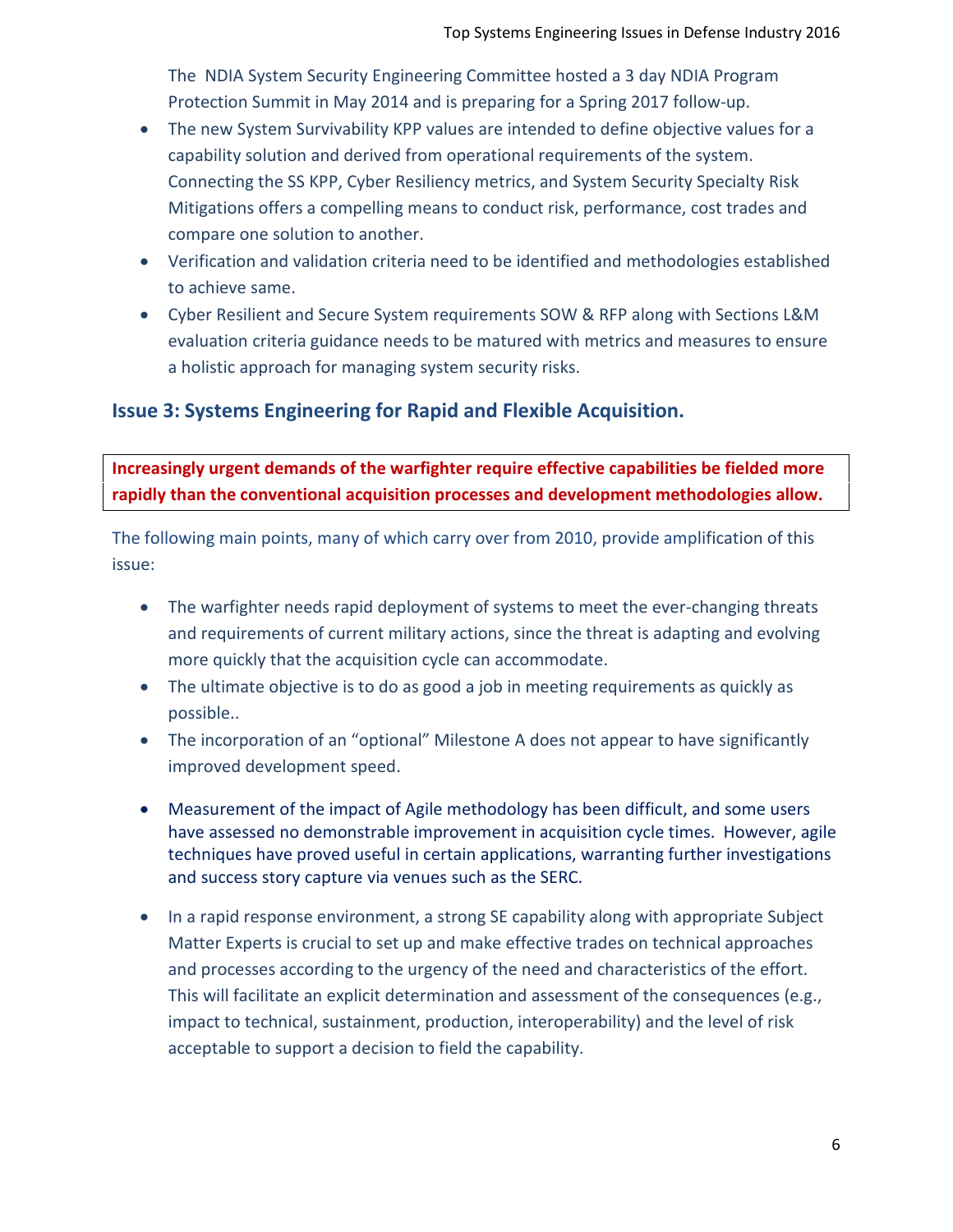- Rapid response to prioritized needs depends heavily on a tightly integrated and capable acquisition team along with a committed and available supply chain. Preservation of these participants has been extremely challenging in the past decade.
- Critical success factors for responding rapidly to urgent needs (e.g., stable requirements, robust architecture, capability reuse, clear understanding of the capability gap, domain expertise, reliable technology, highly capable team, etc.) are generally understood, but are not yet well-documented and used in decision-making.

#### **Issue 3 Recommendation:**

**NDIA Systems Engineering Division to convene a joint government/industry study, with crossfunctional representation including T&E, to develop risk-driven guidance on tailoring SE processes and activities and DoD acquisition requirements from the Defense Acquisition System to achieve rapid acquisition and deployment.**

Details of this recommendation include the following points to be addressed:

- Industry experience in accelerated acquisition for different program types and constraints can be leveraged to provide input on characterizing the tradeoffs, critical success factors, and measures of effectiveness that may be applicable to specific program situations and associated potential life cycle impacts.
- While changing requirements in a dynamic environment must be recognized by the acquisition system as a "way of life", attendant provisions are needed to accommodate such without having a cumbersome and time-consuming contract process that introduces additional delays and unnecessary costs to the development process.
- There are inevitable SE tradeoffs required to balance all constraints (cost, schedule, technical maturity, process rigor, and sustainment) to make informed program decisions for a rapid response to urgent mission needs. Successful materiel solutions are often a function of well documented architectural and design baselines of existing systems and components, thus allowing effective reuse, integration, and verification in the extension of system functionality.
- Key government stakeholders, such as the Rapid Fielding Office and Defense Portfolio Managers, should be engaged in developing these recommendations and ensuring their relevance and viability in a rapid acquisition environment.

# **Issue 4: Systems Engineering for Resilient Systems**

**Implementation of Resilient Systems requires unique systems engineering expertise which typically does not exist within the current community.**

The following main points of this new item provide amplification of this issue: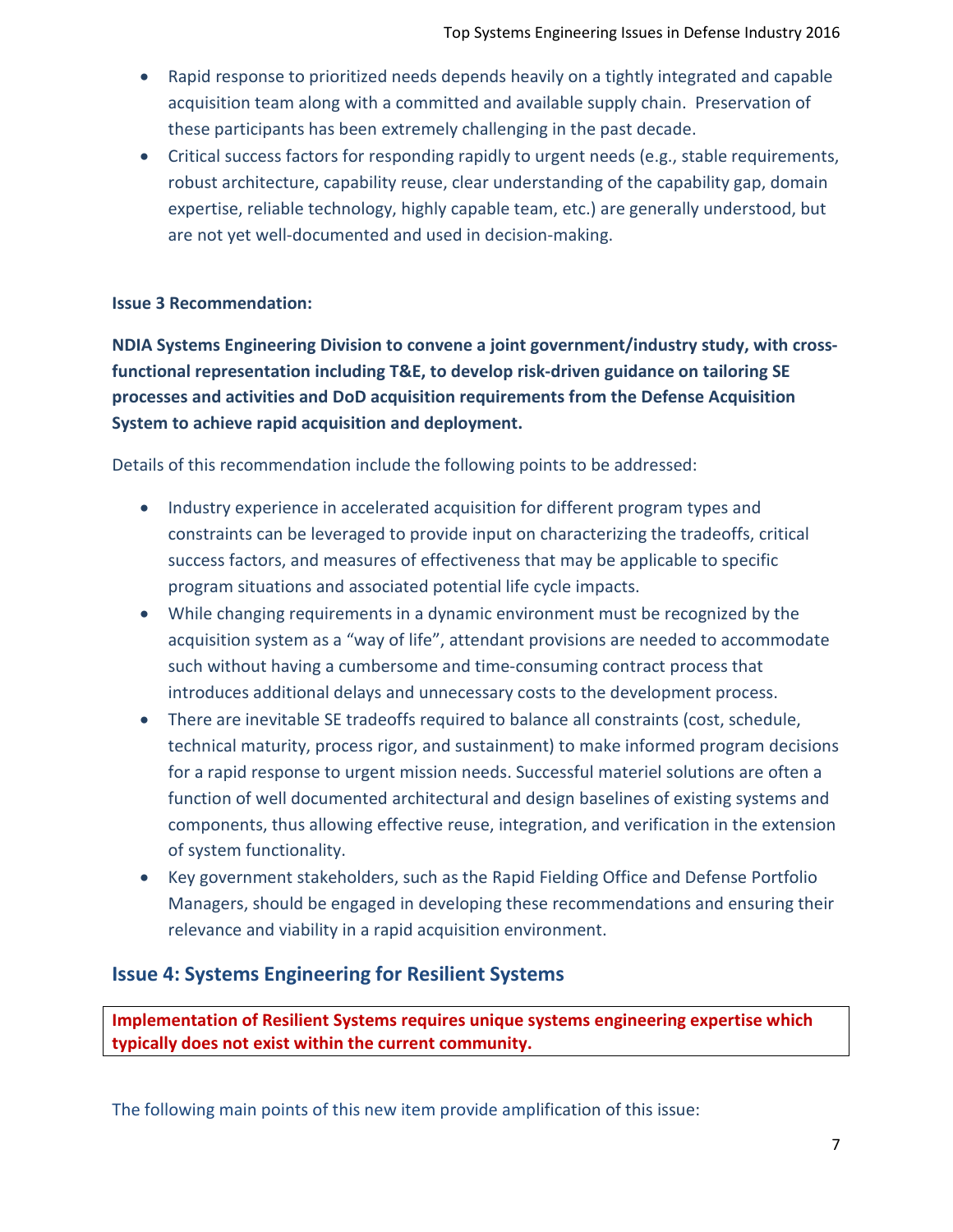- The definition of a Resilient System as "effective in a wide range of situations, readily adaptable to others through reconfiguration or replacement, with graceful and detectable degradation of function" remains valid and appropriate and is considered an essential capability in a modern weapon system.
- Cyber Security or Cyber Resiliency is perceived to be the most pressing element of system resiliency and thus is addressed separately as Issue 2 above.
- Resiliency in this context requires a substantial shift in the planning and systems engineering process. The fundamental change in the ERS environment is that design options are left open for as long as possible, changing from requirements-based design to mission or capability-based design. Mission engineering is of interest to the ERS community to further explore this shift. Methods to specify the types of rapidlyadaptable and robust designs is needed, including Section L and M language

#### **Issue 4 Recommendation:**

# **NDIA Systems Engineering Division to convene a joint government/industry activity such as a workshop, possibly at the classified level, to dialog the relevant issues and attempt to reach consensus on effective approaches.**

Details of this recommendation include the following points to be addressed:

- NDIA did initiate such a workshop series in late 2012 shortly after the transition of ERS from the DoD (DASD/SE) to the US Army (ERDC/RDECOM), but this was at the same time as the DoD "no-conference" policy was initiated and the effort was unfortunately canceled since government personnel would not be allowed to participate. A revised push to initiate such a workshop series, and a formal User Group, is essential and appropriate.
- Critical elements of design needed to accommodate ERS concepts must be identified and vetted, including architecture, standardization, and validation/proof-of-concept approaches.
- Modeling & simulation tools to support ERS concepts should be explored.

# **Issue 5: Mission Engineering and Mission Assurance Focus within Systems Engineering**

**Systems Engineering within the government and industry need to provide more focus on mission engineering/mission capability in order to field and project a more effective military presence and capability**

The following main points provide amplification of this issue: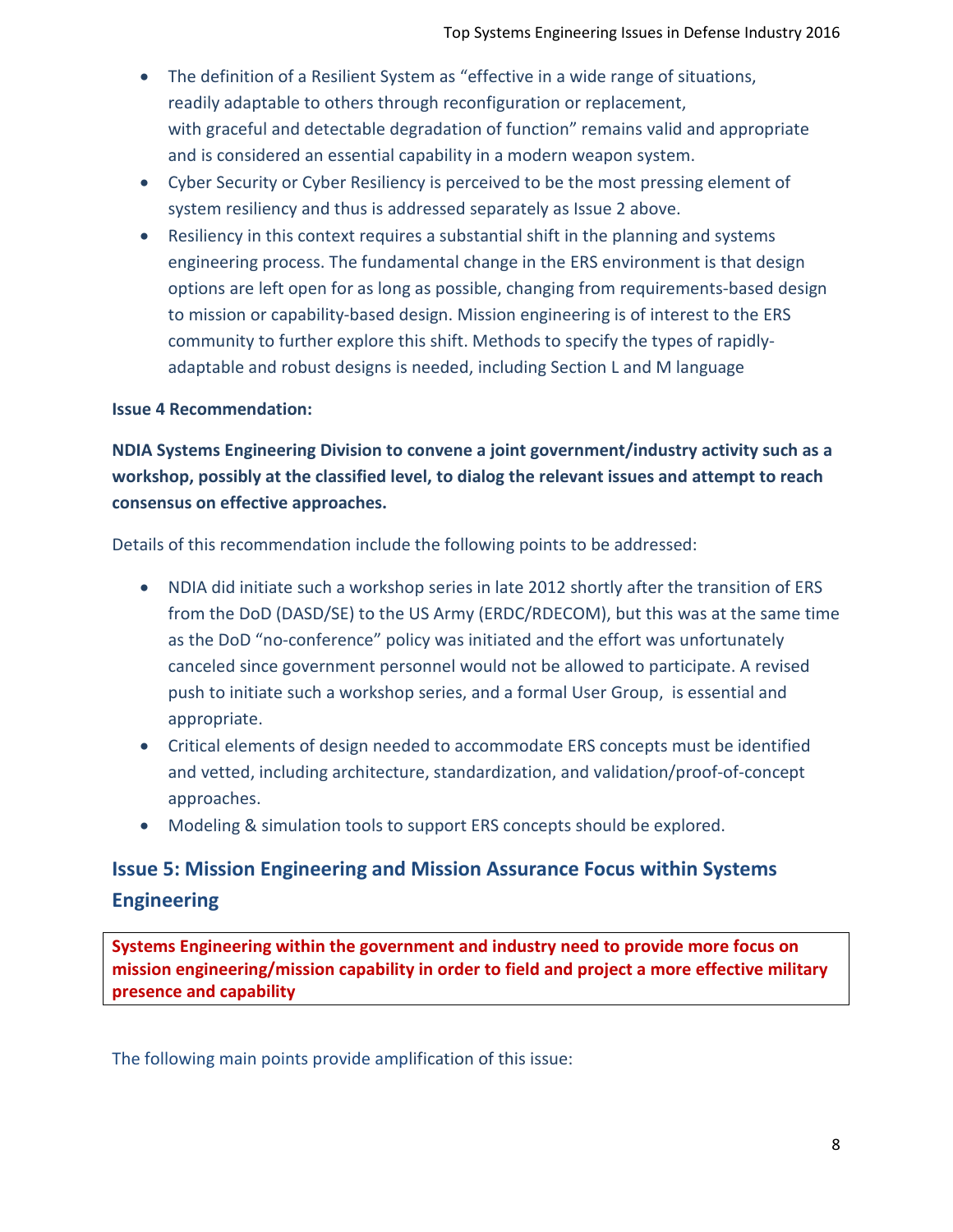- Mission Engineering is essential in this day of high-tempo operations dealing with a variety of threats involving multi-service, interoperability response.
- There is little if any focus on mission engineering or mission capability at the PEO or cross-service, cross-agency level.
- The JCIDS process (Joint Capability Integrated Development System) was intended to address this issue but seems to have fallen short. Identification of any capability gaps across a time-line continuum via Mission Engineering will allow the acquisition community to identify specific, needed materiel and non-materiel solutions to benefit JCIDS.
- The capability to perform mission engineering or related use cases exists in many quarters (e.g., industrial base, defense research labs, and academia) but is not utilized effectively
- Insufficient focus of systems engineering at the system-of-systems level is compounding the issue

Inadequate focus of the tradeoff process at the true mission level is also an issue as the primary tradeoffs still occur at the individual program level.

#### **Issue 5 Recommendation:**

**Provide a small but persistent mission engineering-focused subset of DoD systems engineers to facilitate the institutionalization of mission engineering at the enterprise level within the Department.**

Details of this recommendation include the following points to be addressed:

- DASD(SE) should consider hosting a series of roundtables to share experiences of each Service and Agency on their activities within the mission engineering environment.
	- o The roundtables would identify policy, organizations, methods, tools, challenges and opportunities for Mission Engineering improvements at the enterprise level.
	- o Some of the roundtable sessions should include industry partners as they can share their experiences
- Policy should be developed that would assist in synthesizing common approaches, challenges, and specific actions for the acquisition community
- Identification of the most pressing mission areas needs to occur to help provide immediate focus.
- Identification of impediments to achieving Mission Engineering is essential; such as people, organizational structure, funding, and process.
- Revisit the JCIDS process to assure that it is being implemented properly and effectively.
- Consider updating the JCIDS process to allow for inputs from a Mission Engineering process to influence JCIDS decisions.

# **Issue 6: Early Systems Engineering Engagement**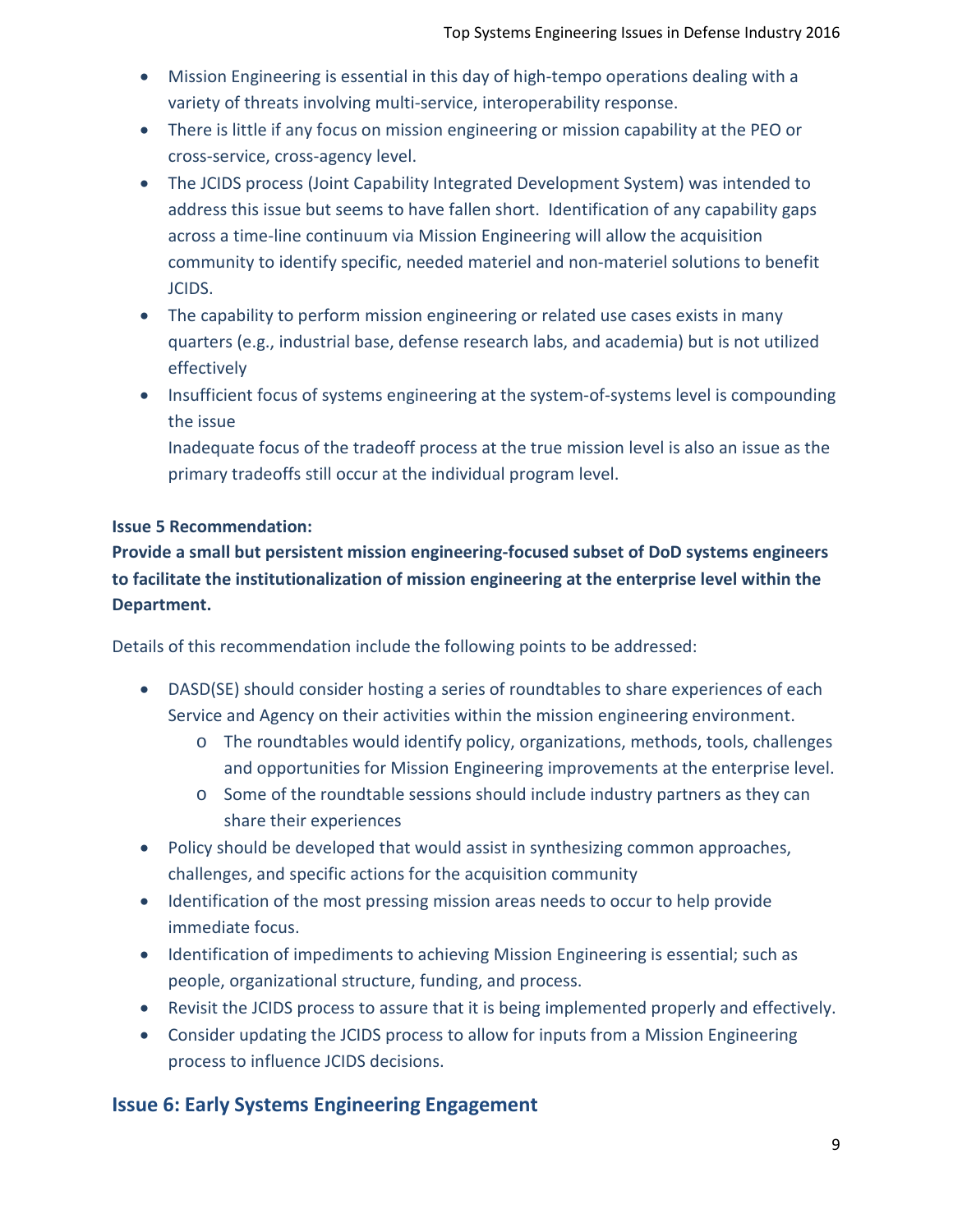**The increasing complexity of defense systems requires more and more early systems engineering especially in the Development Planning process to help assure effective systems**

The following main points provide amplification of this issue:

- The Weapon Systems Acquisition Reform Act (WSARA) of 2009 mandated an increased focus on systems engineering and also a formal Development Planning process which would provide more focus on systems engineering "up-front".
	- o While each service has indeed created a Development Planning process, our observation is that we still do not have adequate systems engineering up front in many cases and programs are handicapped or unnecessarily burdened as a result
- Lack of adequate and experienced systems engineering talent, per Issue 1, is having a detrimental effect on the Development Planning process.
	- o This tends to lead to unrealistic technical expectations, cost and/or schedule assumptions in the early project phases
- Technical decision makers tend to not have the right information & insight at the right time to support informed & proactive decision making; or they may not be aware of and act on all the technical information available to ensure effective & efficient program planning, management & execution.
- Without proper and comprehensive SE, PMs and other decision makers (i.e., Milestone Decision Authorities [MDAs]) do not know what information they lack in terms of technical issues and risks
	- o PMs and MDAs do not always have the information they need to make informed decisions
	- o Programs do not always start with good requirements/capabilities
	- o Programs do not always capture evolving requirements adequately and determine the impacts of the evolving requirements changes
	- o Programs do not always present information to decision makers in a manner that fully conveys potential impacts the program under review, particularly regarding the effects on other programs and their systems' capabilities. (e.g., Systems-of-Systems environment)
- There are no consistently applied methods for presenting key SE information to decision makers. This constraint is compounded by a high turnover rate of PMs and others in the acquisition decision chain with their differing styles.
- It is difficult to use currently available standard SE tools early in life cycle (MDD/MS-A timeframe). In addition, many of the tools are not readily available and the engineers have not been trained in their use.
- Systems engineering practices known to be effective are not consistently applied or properly resourced to enable early system definition.

#### **Issue 6 Recommendation:**

**Services should initiate a focused systems engineering approach to Development Planning using the most experienced personnel available on all programs of significance.**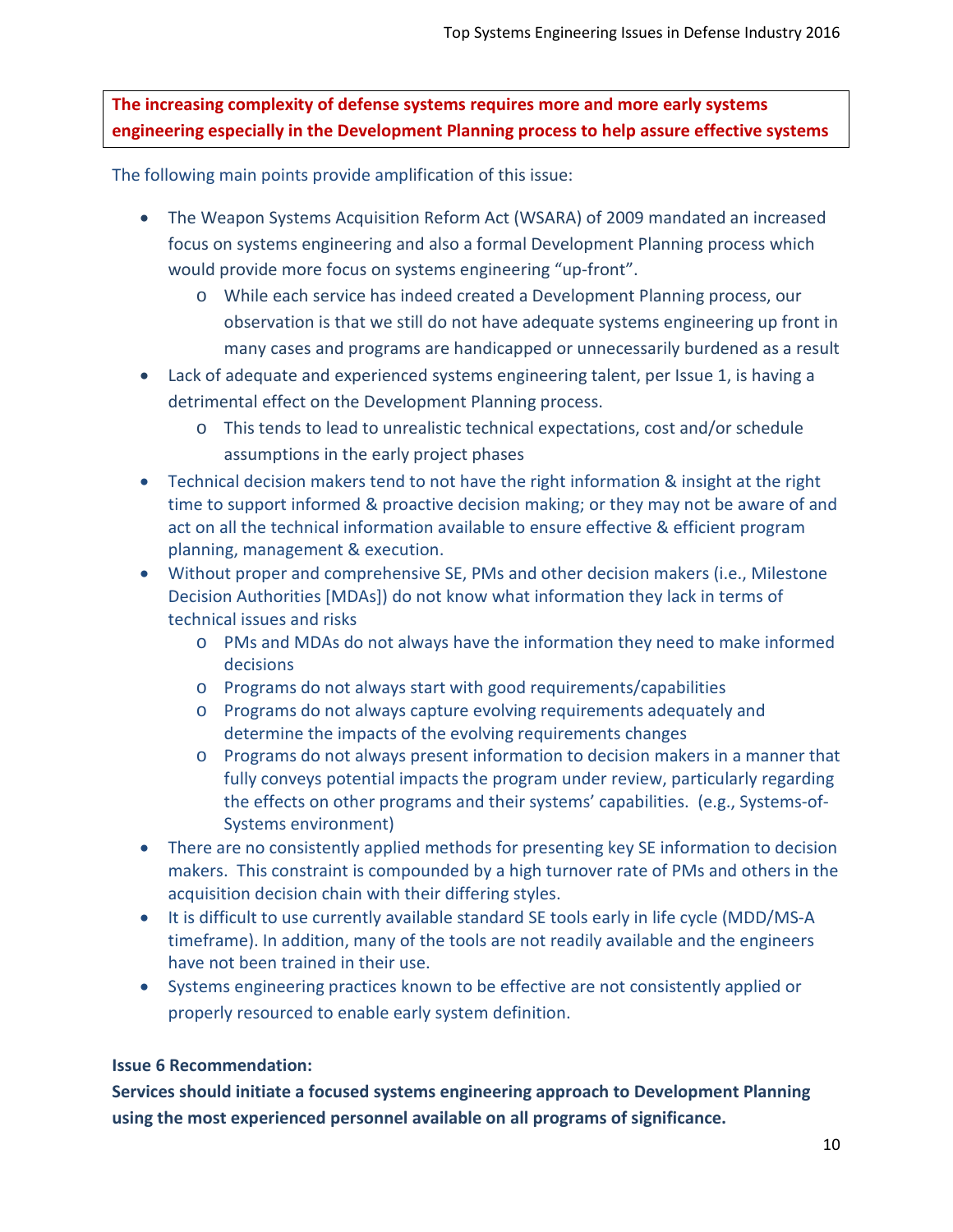Details of this recommendation include the following points to be addressed:

- Goals and objectives of WSARA should be re-examined to assure that each Service has implemented an effective and properly staffed Development Planning methodology
- Maximum involvement of defense industry should be planned to assure that the latest technologies, methodologies, and practices developed by defense industry relative to the system under consideration are brought to the forefront and understood as potential enablers of an effective solution.
- Identify specific areas, activities and knowledge in the pre-milestone "A" timeframe where Industry engagement could inform early technical analysis and engineering for DoD Acquisition Programs.
	- o Understand the available and potential mechanisms necessary to facilitate Industry involvement in that early technical analysis and engineering.
- Identify shortfalls in SE tools and methodologies for potential action by M&S vendors.

#### **Observations**

In addition to the items identified in the above, the work group felt that several additional observations were pertinent to the Top Systems Issues discussion.

#### **Observation 1:**

The work group believes that the rigorous implementation of  $3<sup>rd</sup>$  party evaluations is not adding the anticipated or expected value.

#### Recommendation:

Look at case studies to determine if the 3<sup>rd</sup> party evaluations are providing any value added and specifically what that value is.

#### **Observation 2:**

Interoperability between the various model-based systems engineering tools is still not mature or effective.

#### Recommendation:

Request that the Systems Engineering Research Center (SERC) initiate an interface standard recommendation activity for architecting as well as modeling and simulation tools.

#### **Observation 3**

Life Cycle Cost models still do not have the accuracy, fidelity or maturity to support programmatic decision making.

#### Recommendation: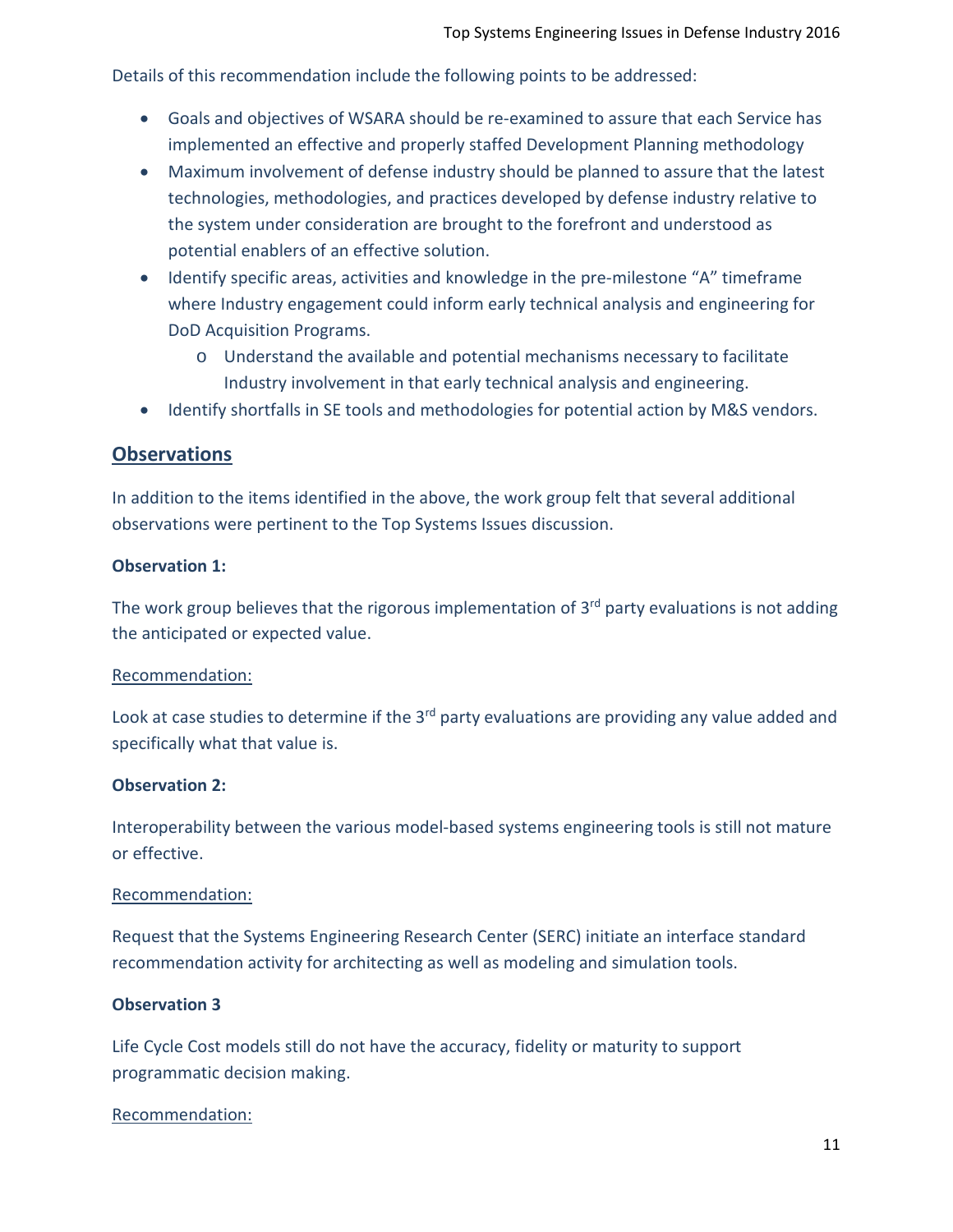Initiate a concerted effort among the tool vendors and universities, perhaps involving the SERC, to further mature existing models and develop potential new models where sufficient applicability is present.

++++++++++++++++++++++++++++++++++++++++++++++++++++++++++++++++